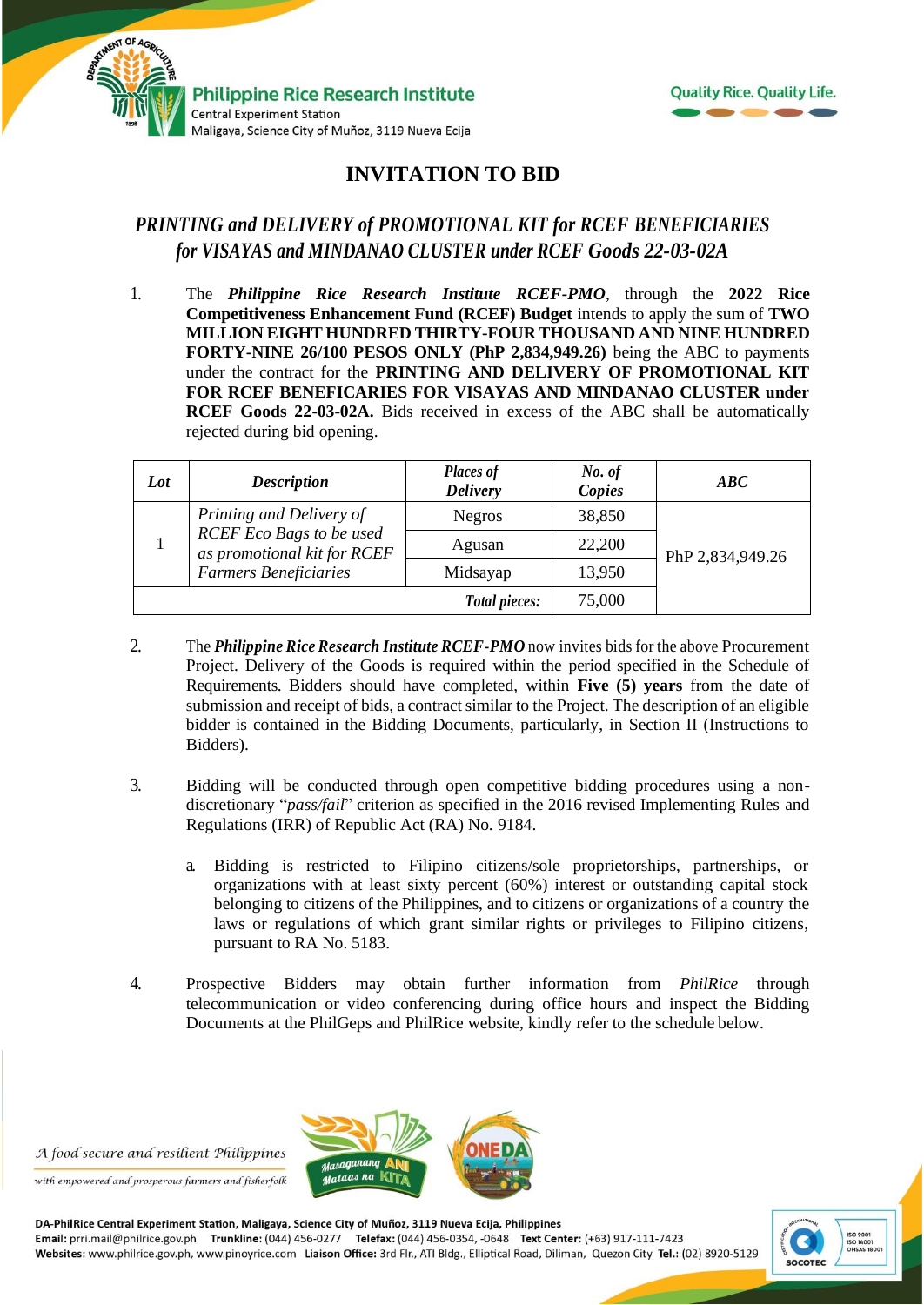

**Philippine Rice Research Institute Central Experiment Station** Maligaya, Science City of Muñoz, 3119 Nueva Ecija



5. A complete set of Bidding Documents may be acquired by interested Bidders from the address and website(s) below and upon payment of the applicable fee for the Bidding Documents, pursuant to the latest Guidelines issued by the GPPB in the amount of *Two Thousand and Eight Hundred Pesos Only (Php 2,800.00).* The Procuring Entity shall allow the bidder to present its proof of payment for the fees either by facsimile, or through other electronic means.

We encourage bidders to download the bidding documents through PhilGEPS or the PhilRice website and *pay through bank deposit*. Please coordinate with the BAC Secretariat through the email address and contact number given below for the bank details and procedure.

- 6. The *Philippine Rice Research Institute RCEF-PMO* will hold a Pre-Bid Conference through video conferencing or *webcasting via zoom/webex* on the date specified below which shall be open to all prospective bidders. A Personal Meeting ID will be sent through SMS or email for each participant at least one day before the event. Prospective bidders need to signify their intention to participate by sending an email to the address given below.
- 7. Bids must be duly received by the BAC Secretariat at the address given specified the date of submission day before the opening of bids. (i) manual submission or through courier at the office address indicated below*.* Late bids shall not be accepted.
- 8. All Bids must be accompanied by a bid security in any of the acceptable forms and in the amount stated in **ITB** Clause 14.
- 9. Bid opening shall be on *April 21, 2022, 09:30AM* at the address given below via *Zoom/Webex*.

The *Philippine Rice Research Institute RCEF-PMO* reserves the right to reject any and all bids, declare a failure of bidding, or not award the contract at any time prior to contract award in accordance with Sections 35.6 and 41 of the 2016 revised IRR of RA No. 9184, without thereby incurring any liability to the affected bidder or bidders.

**10. DA-PHILRICE DOES NOT CONDONE ANY FORM OF SOLICITATION ON ANY PROSPECTIVE WINNING AND LOSING BIDDERS BY ANY OF OUR STAFF/EMPLOYEES OR ANY OTHER PARTY. ANY SORT OF THIS KIND SHALL BE REPORTED IMMEDIATELY TO THE OFFICE OF THE SECRETARY OF THE NATIONAL BUREAU OF INVESTIGATION (NBI) FOR ENTRAPMENT AND PROPER INVESTIGATION.**



A food-secure and resilient Philippines

with empowered and prosperous farmers and fisherfolk

DA-PhilRice Central Experiment Station, Maligaya, Science City of Muñoz, 3119 Nueva Ecija, Philippines<br>Email: prri.mail@philrice.gov.ph Trunkline: (044) 456-0277 Telefax: (044) 456-0354, -0648 Text Center: (+63) 917-111-74 Websites: www.philrice.gov.ph, www.pinoyrice.com Liaison Office: 3rd Flr., ATI Bldg., Elliptical Road, Diliman, Quezon City Tel.: (02) 8920-5129